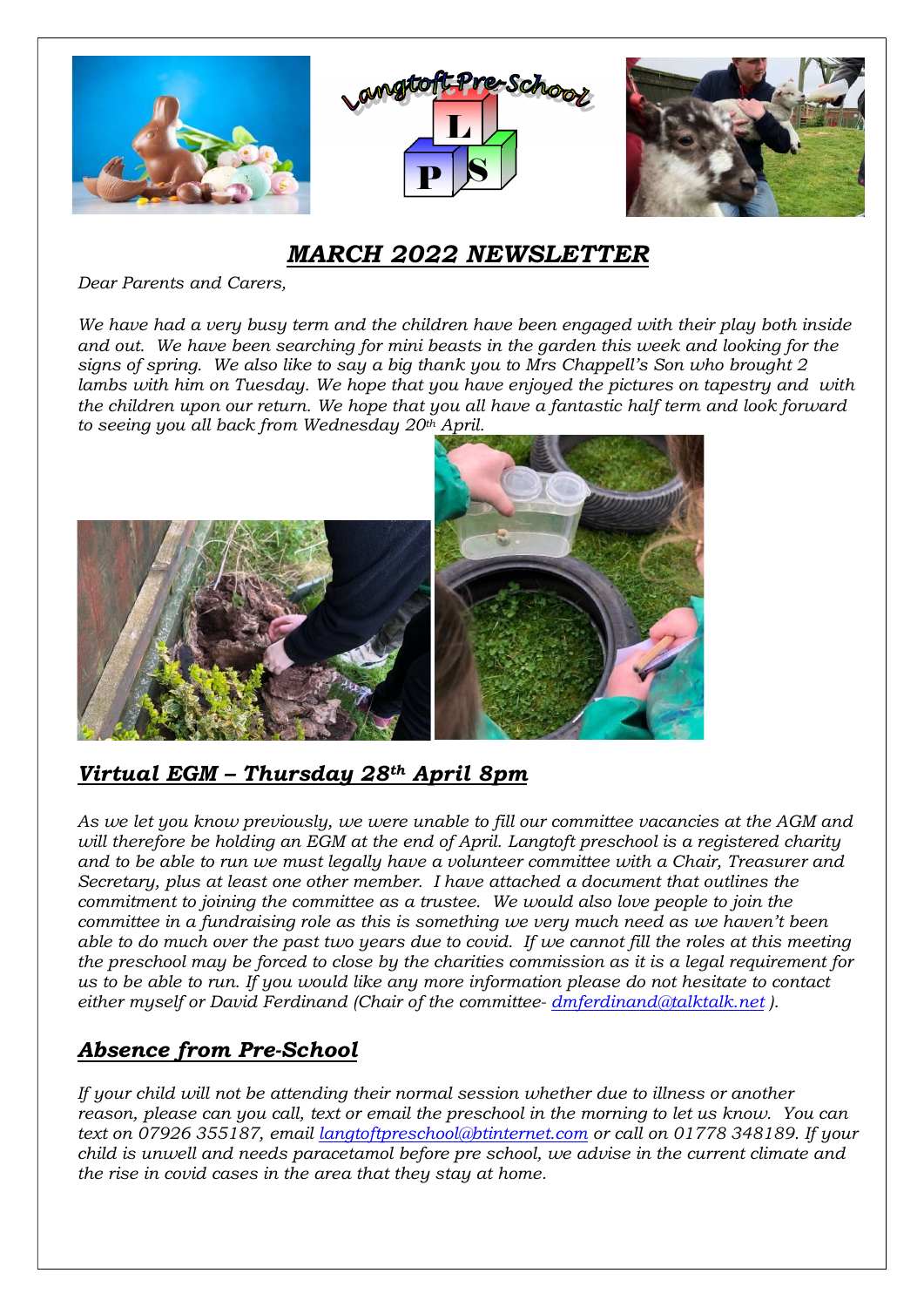### Covid-19 Advice

From 1 April, updated guidance will advise people with symptoms of a respiratory infection, including COVID-19, and a high temperature or who feel unwell, to try stay at home and avoid contact with other people, until they feel well enough to resume normal activities and they no longer have a high temperature.

From 1 April, anyone with a positive COVID-19 test result will be advised to try to stay at home and avoid contact with other people for five days, which is when they are most infectious.

Children and young people who are unwell and have a high temperature should stay at home and avoid contact with other people, where they can. They can go back to school, college or childcare when they no longer have a high temperature, and they are well enough to attend.

More information can be found here https://www.gov.uk/government/news/government-setsout-next-steps-for-living-with-covid?dm\_i=6L45,HX1X,1G0ZUQ,26SJB,1

If any guidance changes we will keep you updated.

Adults with a positive COVID-19 test result should try to stay at home and avoid contact with other people for 5 days, which is when they are most infectious. For children and young people aged 18 and under, the advice will be 3 days.

#### Warmer Weather Clothing Reminder

Once the nice weather arrives (hopefully not long now) please can a sunhat be put into the children's bags, alternatively can they have a names hat that stays at the setting and we can keep this on their peg. If possible can the girls please wear leggings, trousers or shorts to the setting instead of a skirt and dress as this enables safe and independent play especially outside. Please can the children's **named** wellington boots be left in front of the sliding doors in the morning, this makes it easier to collect them when it is time to go outside. Can children also be sent in clothes that they are able to participate in messy play without the necessity and restriction of aprons thus helping to make their own choices. Can children also wear Velcro fastening plimsols/soft shoes with a good grip to aid their play inside and out.

#### Suncream

Please can you apply sun protection to your children before they arrive at preschool. For those children who are staying for the afternoon and permission has been granted, we will apply this again after lunch. We have purchased Soltan SPF 50+ sensitive. If you have applied a long lasting suncream please let us know. Soltan and other manufacturers have produced creams that last up to 8 hours.

#### Arriving at Preschool after Easter

We will still be making hand sanitiser available to all the children in the morning, but we will start bringing in their bags and coats for them to put on their pegs. Please ensure that there are no carrier bags brought into the setting and there should be no medication or food left in their bags. All children have access to the peg area so we have to bear in this mind. The children will still say goodbye at the door as we feel this has aided their independence and they are able to emotionally settle more quickly.